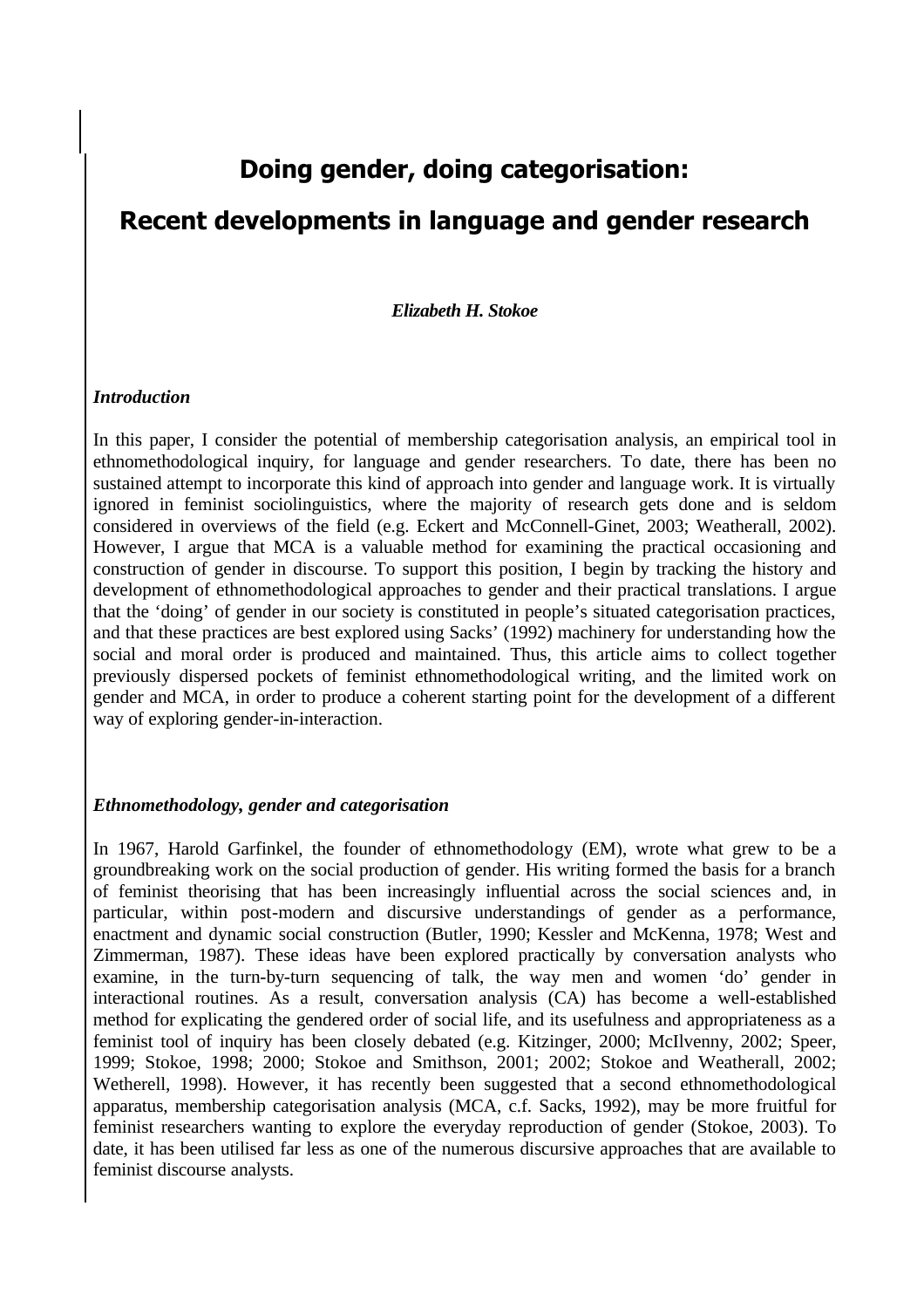Since their inception in Harvey Sacks' extensive writings, CA and MCA have developed along rather separate analytic trajectories (Hester and Eglin, 1997; although see D'hondt, 2002; Housley and Fitzgerald, 2002), with CA arguably the prominent approach to studying 'talk-ininteraction'. Whereas CA focuses on turn-by-turn sequencing and the organisation of conversational interaction, MCA focuses on members' categories-in-use. Sacks (1972; 1979; 1992) developed MCA in order to explicate the rules people draw upon in the course of talking together and going about their everyday lives. He focused on the local management of speakers' categorisations of themselves and others, treating talk as *culture-in-action* (Hester and Eglin, 1997). MCA is organised around the notion of the membership categorisation device (MCD). According to Sacks, the MCD explains how categories may be hearably linked together by native speakers of a culture. For example, he provides this now-classic example taken from data in which a child says: 'The baby cried. The mommy picked it up' (Sacks, 1972). Sacks claimed that we hear links between 'mommy' and 'baby', specifically that the mommy is the mommy of the baby. He provided an explanatory apparatus that allows this 'fact' to occur: the MCD. In this case, the MCD of 'family' allows the categories 'mommy' and 'baby' to be collected together. Categories (including 'members') are therefore linked to particular actions ('category-bound activities') or characteristics ('natural predicates') such that there are conventional expectations about what constitutes a 'mommy's' or 'baby's' normative behaviour.

MCA has developed into a thorough machinery for explicating the way people do descriptions, make claims, organise social relations 'and other aspects of the micropolitics of everyday life' (Baker, 2000: 99). This machinery includes a number of 'rules of application', which I summarise here (for concise overviews, see Silverman, 1998; 2001). For example, categories are *inference rich*. This means that 'a great deal of the knowledge that members of a society have about the society is stored in terms of these categories (Sacks, 1992: 40-41). Thus, the category of 'wife' infers 'being heterosexual' and 'running a household' (Tainio, 2002). Categories can be *duplicatively organised*, which means that they can be treated as a unit. For instance, 'mommy' and 'baby' go together as part of the same family, like 'defender' and 'striker' on the same team (Silverman, 2001). Similarly, categories often sit together in paired relationships that Sacks called *Standardised Relational Pairs* (SRPs, such as 'mommy' and 'daddy', 'husband' and 'wife'), each with duties and obligations in relation to the other.

One way in which the categorisation process occurs is via the inferential resources, carried in categories, that are available to members of a culture. For example, a woman may be correctly categorised as a 'mother', 'wife' or 'daughter'. Each of these categories carries with it a set of category bound activities, predicates, or 'rights and obligations' that are expectable for a category incumbent to perform or possess (Watson and Weinberg, 1982). From the category 'mother', we can impute the motives, expectations and rights that are conventionally associated with such a category (Widdicombe and Wooffitt, 1995). The categorisation process makes available a frame of reference within which the actions and activities of a person can be interpreted. For example, calling a 'woman' a 'slut' makes inferentially available a 'relevant category environment' (Jayyusi, 1984) in which subsequent descriptions of her activities can be understood. Members' practical categorisations form part of what ethnomethodologists refer to when they describe the ongoing construction and maintenance of 'facts' about social life, including our knowledge about gender identities. A membership categorisation approach to analysis allows us to examine, at the micro level, how the building blocks of fundamental cultural divisions are formulated and, as Nilan argues, membership categorisation devices forms the basis of this process. In this sense, MCA is an ideal method for exploring the constitutive role of interaction (Mäkitalo and Säljö, 2002) and the gendering of everyday life.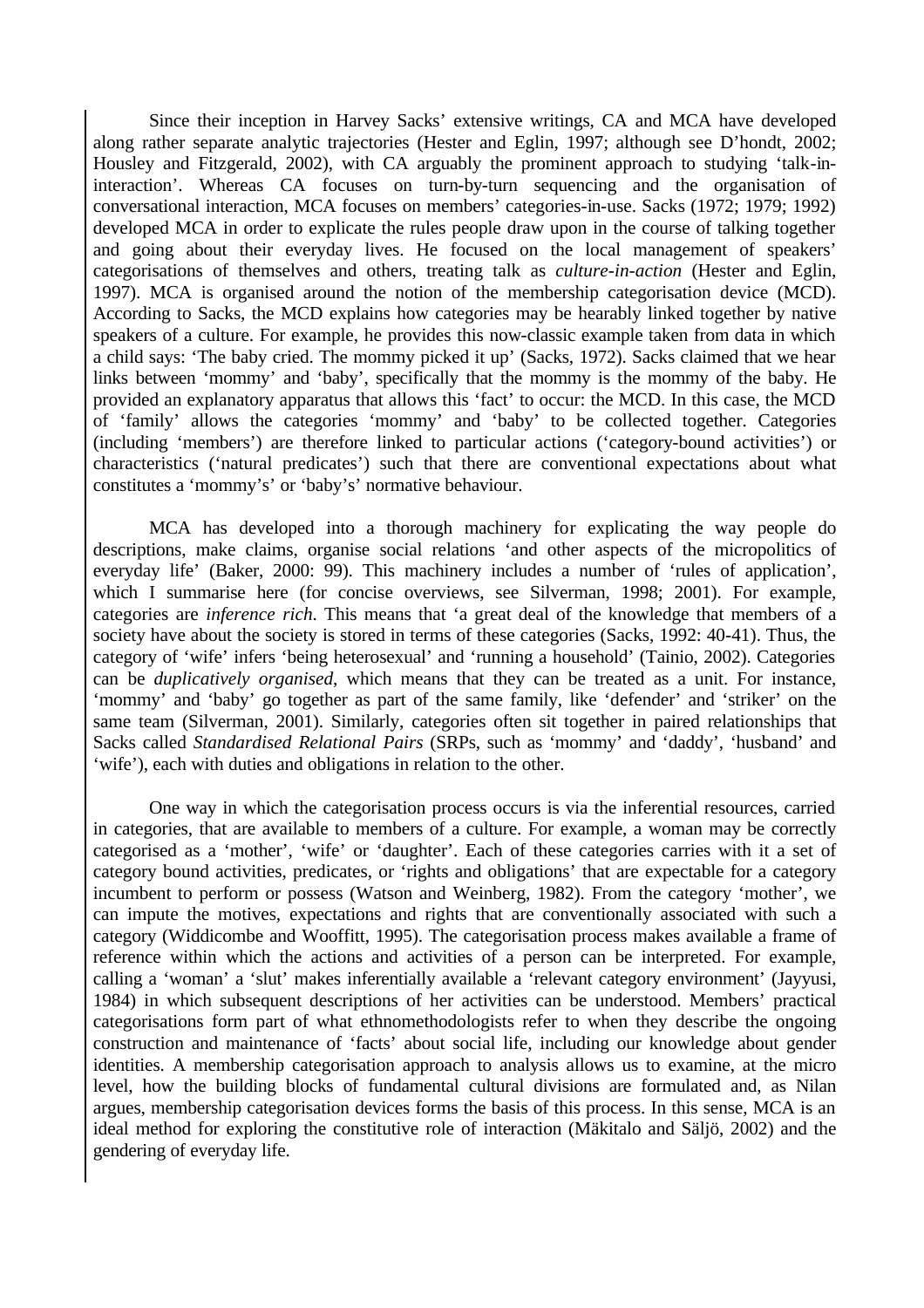The approach to gender implied within MCA originates with Garfinkel's work on 'passing' and the 'managed achievement of sex status in an "intersexed" person' (1967: 116). Through a case study of Agnes, a 19-year-old male-to-female transsexual, Garfinkel aimed to make studyable the forms of commonsense reasoning that people use to produce themselves as gendered beings, as well as the recipes that regulate the 'seen but unnoticed' production of gender. Thus his task was to 'understand how membership in a sex category is sustained across a variety of practical circumstances and contingencies, at the same time preserving the sense that such membership is a natural, normal moral fact of life' (Zimmerman, 1992: 195). From his conversations with Agnes, Garfinkel produced a list of the properties of 'natural, normally sexed persons' as cultural objects (1967: 122). The crux of his work lay in his descriptions of Agnes' *social achievement of gender*, which he defined as 'the tasks of securing and guaranteeing for herself the ascribed rights and obligations of an adult female by the acquisition and use of skills and capacities, the efficacious display of female appearances and performances, and the mobilising of appropriate feelings and purposes' (1967: 134). Based on situations like Agnes's, a so-called 'breach' of the gendered order, Garfinkel produced the foundations for a theory of gender that makes observable '*that* and *how* normal sexuality is accomplished through witnessable displays of talk and conduct' (1967: 180).

Garfinkel's work, although subject to recent criticism by some feminist commentators (Denzin, 1990; Bologh, 1992; Rogers, 1992), formed the basis for two comprehensive ethnomethodological accounts of gender by feminist psychologists Suzanne Kessler and Wendy McKenna (1978; McKenna and Kessler, 2000) and sociologists Candace West and Don Zimmerman (1978). Kessler and McKenna (1978) interviewed transsexual people to see how they worked to produce 'natural' gender: 'what today we might call the propositions of the dominant discourse and how it is reproduced and maintained' (Crawford, 2000: 9). They developed Garfinkel's work on 'passing' to see what it could tell us about the production of gender in everyday social interaction and aimed to show that the 'irreducible fact' that there are two sexes 'is a product of social interaction in everyday life' (Kessler and McKenna, 1978: 7).

A second elaboration of Garfinkel's work was developed in the 'doing gender' theory of sociologists West, Zimmerman and Sarah Fenstermaker. For them, gender is 'a situated accomplishment: the local management of conduct in relation to normative conceptions of appropriate attitudes and activities for particular sex categories' (West and Fenstermaker 1993: 156). Such a situated accomplishment works as long as it is congruent with 'normative conceptions' about what women and men can and should be. This means that doing gender 'consists of managing such occasions so that, whatever the particulars, the outcome is seen and seeable in context as gender appropriate or, as the case may be, gender inappropriate - that is, *accountable*' (West and Zimmerman, 2002: 12). In line with contemporary notions of gender as a discursively constituted, West and Zimmerman (1987: 126) argued that one must examine the construction of gender in 'interactional arenas'. In a now classic study, Zimmerman and West (1975) found that as males dominate in society, they also dominate micro-level interaction. They suggest that men 'do masculinity' by interrupting women speakers and denying their rights to interaction. Many other studies link different interactional patterns to gender, claiming that such patterns reproduce and maintain a particular 'arrangement between the sexes' (e.g. Ainsworth-Vaughn, 1992; Conefrey, 1997; Davis, 1988; De Francisco, 1991; Shaw, 2000; West, 1995; West and Garcia, 1988).

However, there are a number of related problems with this body of work (Stokoe, 2000; Stokoe and Smithson, 2001; 2002). First, conversation is analysed for particular interactional patterns that are then linked uncritically to gender. This application of CA to what ten Have (1999) calls 'non-CA purposes' is problematic because such studies tend to correlate gender (as a 'fixed' property) with a pre-defined category (such as 'interruption'). Gender is implicitly essentialised,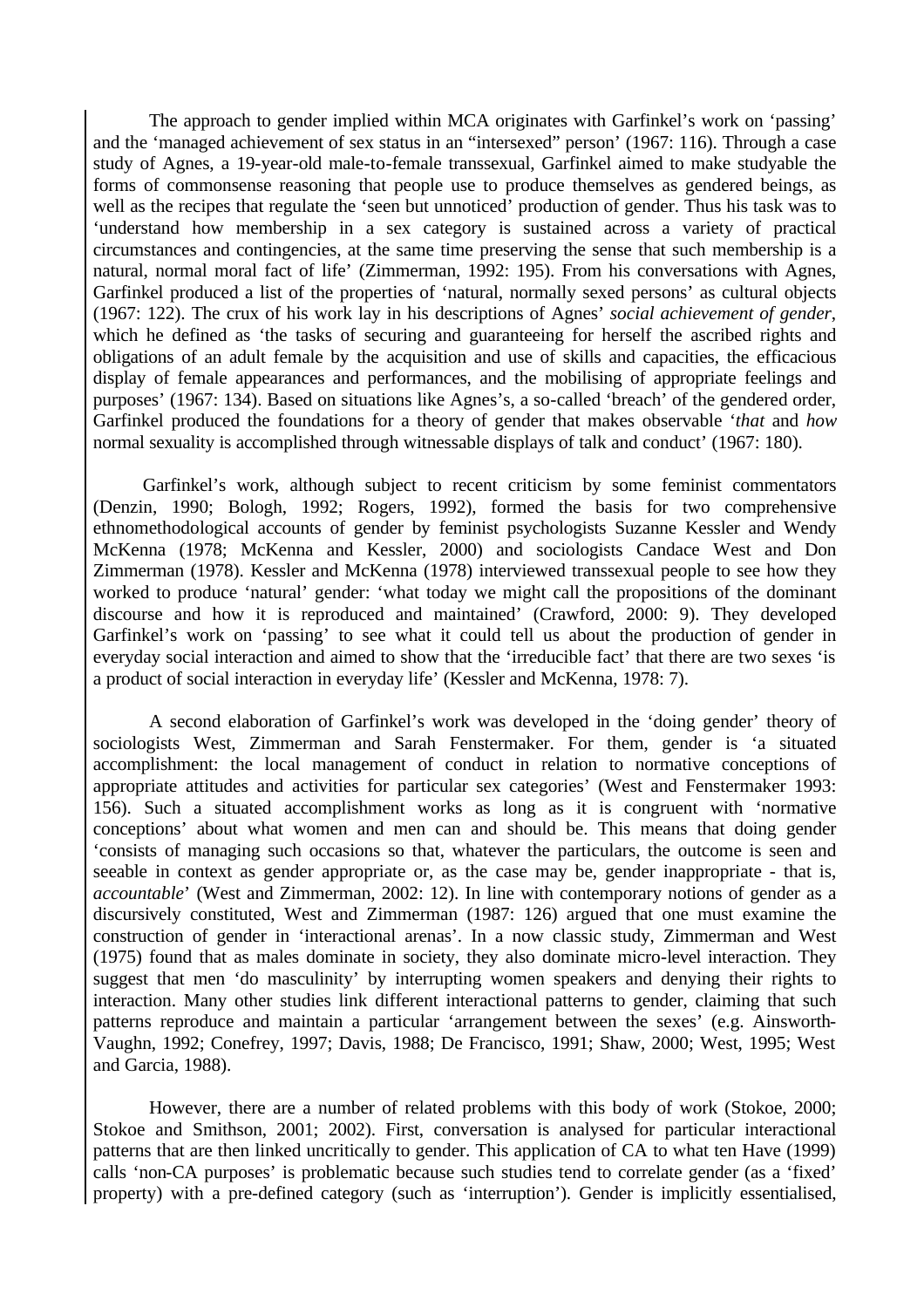which runs contrary to the ethnomethodological position that gender is something one 'does', not something one 'has'. To correlate variables such as interruption and turn length with gender is 'undoubtedly to violate some of the most fundamental ethnomethodological assumptions on which CA is based' (Kitzinger, 2000: 170). Second, these studies assume power exists 'out there' as a social 'fact' affecting interaction in a 'top down' process, as well as treating gender as 'real' and ready to be linked to conversational patterns. This is linked to a further problem. According to conversation analytic theory (cf.: Schegloff, 1992; 1997) categories (e.g. 'gender') should only be understood within the context that is built up by interactants as they display their understandings of emergent social actions. In the above studies, speakers do not treat gender as relevant to their ongoing interaction, yet the analyst claims implicitly gender is 'causing' the patterns to occur. This work uses the technical aspects of CA to examine the sequential organisation of talk but prioritises the analysts' interpretation of events rather than members' own orientations.

I want to argue that a more nuanced and thoroughgoing understanding of the gendered order can be achieved through the examination of people's social and moral categorisation practices. Such practices constitute fundamentally the 'doing' of gender in our society and are arguably more central to the gendering of social life than, say, so-called 'gendered' speech patterns. As Nilan (1994: 141) notes, 'the means by which gender positioning is accomplished ... is through the operation of membership categorisations, both inclusionary and exclusionary, in talk between social contemporaries about how specific others sound, act and appear'. I consider the links between the theory of 'doing gender' and membership categorisation in the next section.

### **Doing gender, doing categorisation**

As discussed above, preliminary empirical translations of the 'doing gender' theory were carried out using conversation analysis to explore the ways men dominated their interactions with women. West's early work (with Zimmerman, 1975 and Garcia, 1988) focused on isolating the practices of patriarchal oppression. However, her most recent work focuses on categorisation processes, rather than interactional patterns, as fundamental to the everyday production of gender. Although West does not explicitly adopt a membership categorisation approach, her theoretical writing and most recent empirical work appears to be an unacknowledged translation of such ideas. Returning to Agnes, West and Zimmerman (2002: 9, emphasis in original) write:

Agnes's claim to the categorical status of female … could be *discredited* … in this regard, Agnes had to be continually alert to actual or potential threats to the security of her sex category. Her problem was not so much living up to some prototype of essential femininity but preserving her categorisation as female. This task was made easy for her by a very powerful resource, namely, the process of commonsense categorization in everyday life.

West argues that when people engage in activities, they can be held accountable for their performance in terms of whether it is authentic, morally adequate or appropriate for the incumbents of one or the other sex category (West and Zimmerman, 2002). Thus women and men may risk 'gender assessment' if they do not live up to normative conceptions of femininity or masculinity. Thus the 'doing' of gender requires vigilance on behalf of members who must manage their behaviour according to cultural norms with regard to gender. Members' own actions and their descriptions and assessments of other people's conduct are accountable activities because there exists an 'ever-present possibility of having one's actions, circumstances, and even, one's descriptions characterised in relation to one's presumed membership in a particular category' (West and Fenstermaker, 2002b: 541).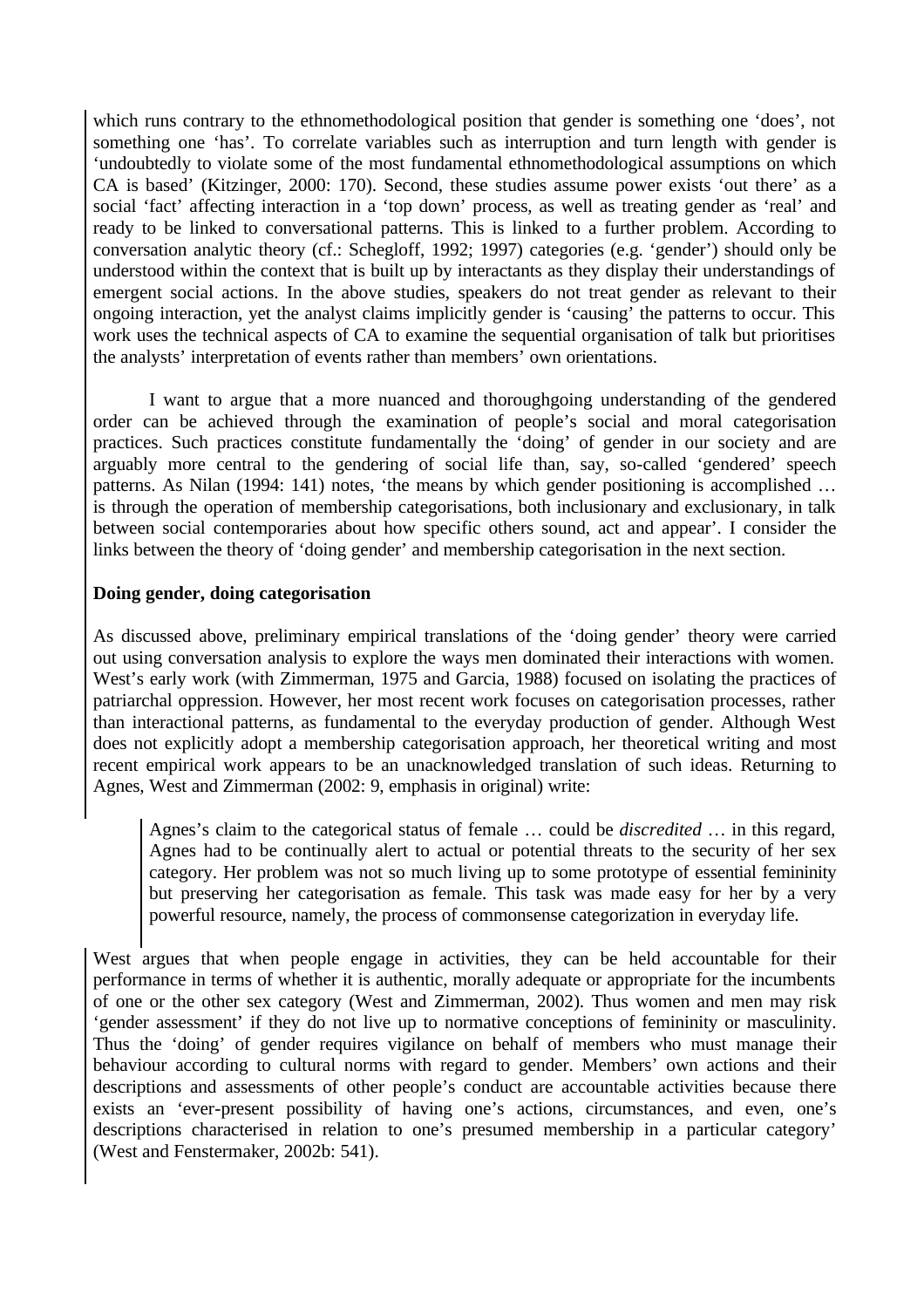West and Fenstermaker (2002a, 2002b) have explored these ideas empirically in recent analyses of a University Board of Regents' meeting. Here, they focused on how gender categorisation was 'made to matter for the conduct of participants at the meeting' (2002a: 147). They found that speakers regularly invoked gendered terms to mark 'the relevance of such categorisations to the content of the proceedings… through implicit references to where others "stood" with respect to … sex category membership, speakers invoked (and were seen as having invoked) the normative conceptions to which those others were accountable' (2002a: 164). Their interest in was not in the relative salience of gender in terms of how often it became relevant but how and that participants oriented to their conduct as incumbents of sex categories in the unfolding interaction West and Fenstermaker (2002a: 164) concluded that their findings, 'that explicit selfand other-categorisations render persons answerable to normative conceptions that legitimate social inequalities', have important implications for feminist politics. Once sex categories are invoked, and some assessments about gender normativity are displayed, these assessments function to reproduce, naturalise and legitimise the ''essential' distinctiveness of categorical identities and the institutional arrangements they support' (West and Fenstermaker, 2002b: 541).

West and Fenstermaker's studies provide a useful basis for reviewing hitherto 'hidden' work that has fully exploited and embraced MCA for feminist research purposes. In 1984, Maria Wowk published a paper in which she analysed a murder confession using MCA. More specifically, she investigated the way a suspect allocated some blame for his actions onto the alleged victim via a sexual description that relied, via subtle categorisation work, on normative conceptions of gender. Using MCA, she explored how 'gender is tacitly used as a background schema for performing 'other' actions, so trading on 'what we all know' about women and men rather than being directly used to make disparaging remarks about the victim' (1984: 75).

Wowk starts by taking issue with the feminist position that 'sexual politics' are a central and pre-given feature of social life. She argues that, rather than approaching analysis with an eye on potential manifestations of an imbalance in power between men and women, looking for instances of domination and subordination, she shifts the emphasis to an ethnomethodologically informed starting point that the social 'facts' of life are 'achievements through and through' (p. 75). Thus rather than treating 'sexual politics' as an objective, pre-given fact, 'with an existence over and above their production by members of society' she treats such activities as concerted social achievements that occur in everyday life.

Wowk's example of 'doing sexual politics' comes from a murder interrogation, whereby a male suspect is accused of murdering a woman. A central concern was to describe how culturally competent members are able to recognise the interaction as involving instances of sexual politics 'since when talking about sexual politics we are referring to actions and interpretations in everyday life, one locus of such phenomena may be not only where highly explicit references are made to gender, but also where gender is tacitly used as a background scheme for the performing of some 'other' actions' (p. 76). Wowk draws on Sacks' (1972) account of membership categorisation analysis in order to examine the commonsense reasoning revealed as he order to resists and attributes blame. Her central point is that the murder suspect's account turns on the categorisation of the victim as a 'slut' and 'tramp', yet he never uses these categories explicitly to describe her. Instead, through the delicate manipulation of categories, and by relying on the cultural knowledge that is imbricated within them, the suspect was able to draw upon conventional knowledge about how 'moral types of women' should behave. Wowk shows how 'certain attributes or actions are bound to the categories of the device 'gender' and in particular to the category 'female' or transforms of it such as 'girl' or 'woman'' and that the suspect 'trades very heavily on the knownin-common attributes of the membership category 'girl'' (p. 76).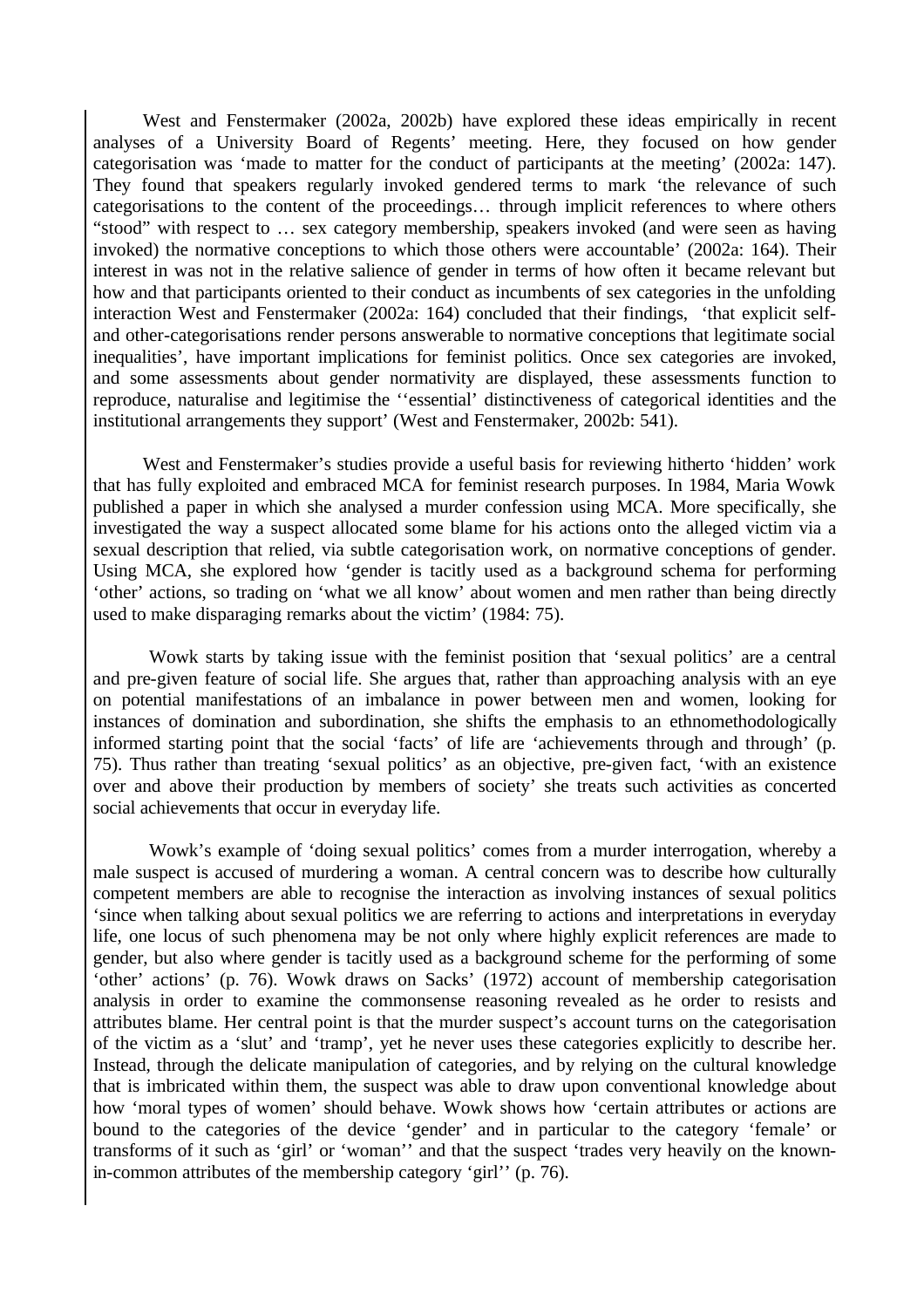The suspect's account, which included descriptions of the 'girl' as 'pretty well loaded' and as propositioning him, is littered with inferences about 'what type of girl' gets drunk and propositions men: activities that are not conventionally tied to the category 'female' (at least in 1984). For instance, 'characterological imputations' may be made when one considers the sequencing of activities between suspect and victim as set out in his account. Wowk notes that the adjacency pair 'proposition-response' is 'particularly sensitive to the 'who goes first' issue: 'one invocable background scheme for interpreting this is the use of gender categorisations. That is, we can categorise the 'who' in terms of gender. Moreover actions such as propositioning, if performed by an incumbent of a given gender category such as 'woman', may actually *increase* the degree of guilt to be attributed to that person' (p. 78). This claim relies on the commonsense knowledge about normative and appropriate behaviours for incumbents of the category 'female'. The customary view of women is that they are 'passive' and should 'wait until asked'. Wowk argues that 'the suspect is elliptically invoking from this sub-set a category such as 'tramp', which is, of course, a category with derogatory implications for a female, implying that she is a person of 'low moral character' (p. 76-77). The speaker and the hearers, whose inferential work makes the account 'pass' as an adequate description of events, are 'involved in producing a moral order out of the particulars provided by the suspect. They are making moral inferences about the character of the 'girl'' (p. 77)

Wowk's analysis shows how the suspect's practical categorisations allow for a host of consequential moral assumptions to be made about the victim. These assumptions rest of the known-in-common attributes that are associated with gender categories. She concludes that, 'in constructing and making sense of the suspect's account, both the suspect and the recipient are unavoidably engaged in the invocation and consultation of our cultural values with regard to gender. And insofar as this involves casting aspersions on the character of the victim on the basis of her gender we can identify this as *one cultural procedure for doing and recognising instances of sexual politics*' (1984: 77, emphasis added). A membership categorisation approach provides a method for revealing the mundane gendering of interaction that does not rest on making claims about women or men's interactional style. Rather, it displays how taken-for-granted 'facts' about gender-appropriate behaviour and characters are worked out in routinely in talk, as well as the emergence of a gendered culture.

 A further illustration of the potential of MCA for feminist research can be found in a small series of studies by Pam Nilan (1994; 1995). In addition to exploring the way normative and moral gender identities are maintained and reproduced via members' categorisation work, Nilan aimed to examine the way categories and the meanings attached to them are 'challenged, preserved, overthrown and renewed' (1995: 71). She argues that, just as we can track the way membership categorisation devices come into existence and are maintained, we can also study the way new versions of MCDs are worked up in discourse. Across her two papers, Nilan focused on different interactional sites in which to study gender categorisation practices. She analysed high school pupils working as a group to write a play, in which the participants challenge the activities of the (male) character written by the (female) pupils. In addition, she analysed an interview with a lesbian woman about motherhood and the performance of a dirty joke during a drag act. For each context of construction, she explores instances of 'social identity boundary maintenance work' in which speakers categorise and position themselves and others in relation to particular conceptions of gender (1994: 142).

In her initial illustration, Nilan found that, in writing and rehearsing their play, the pupils displayed concern that the male and female characters were authentic with regard to their speaking style. They drew from cultural resources such as novels, television and other common sense knowledge to decide on the 'proper' ways for female and male play characters to talk. When the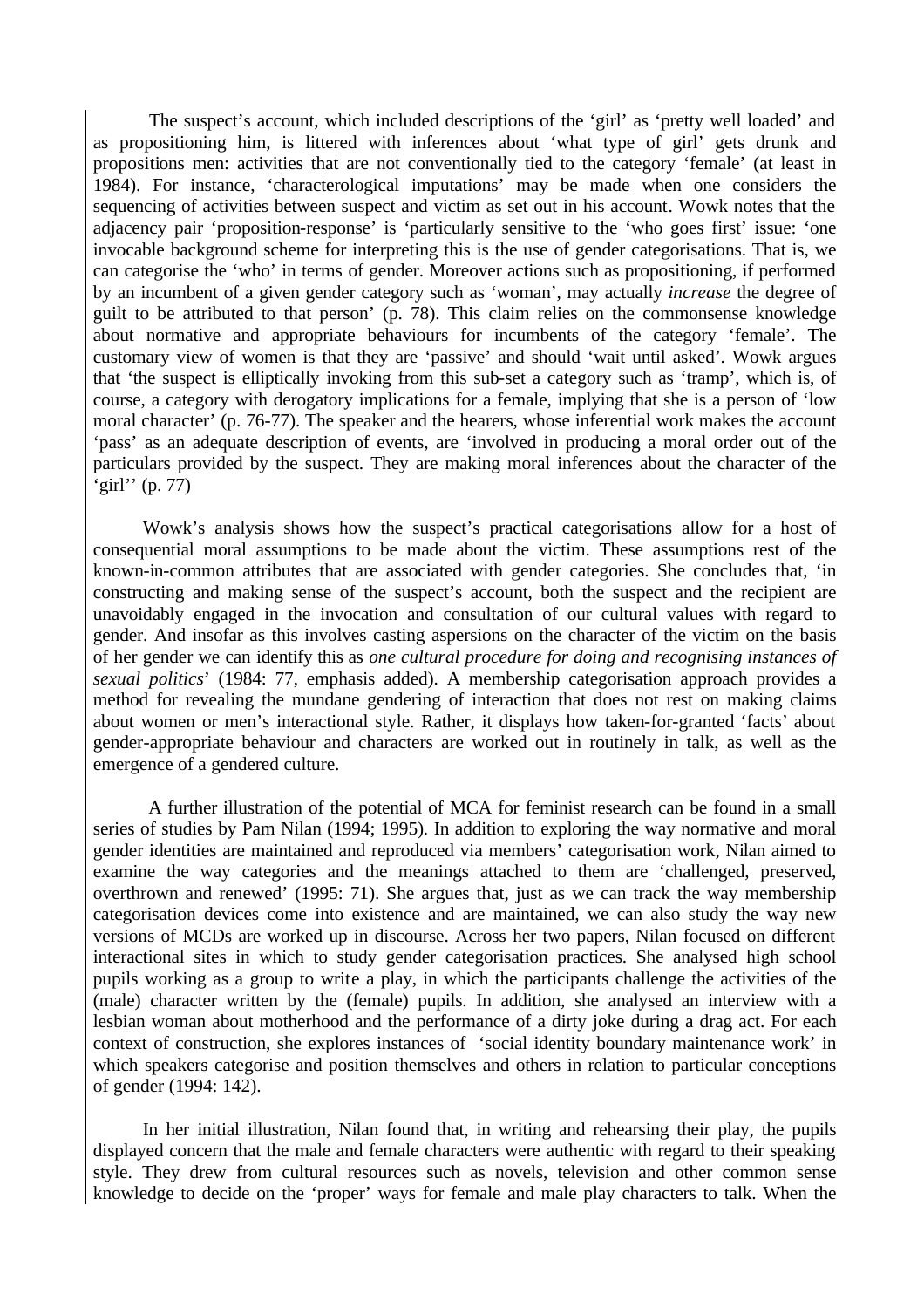girls wrote 'caring and emotional' characters for the male players, the boys then objected and 'refused the gendered positioning implied by certain kinds of talk' (1994: 143). For example, when writing the line 'thanks, mate' for a male character, the use of what the boys treated as overly female language put at risk the successful and authentic accomplishment of 'viable' masculinity. This supports West and Fenstermaker's (2002a; 2002b) argument that the doing of gender will always include some risk of gender assessment and accountability for one's performance as normative for incumbents of gender categories. Here, not only did the boys ensure that the male *characters* performed 'viable' masculinity, in making claims about the play they also affirmed their *own* category membership of the 'male' gender. For these boys, 'viable' masculinity is heterosexual and emotionally reserved. Nilan (1994: 158) suggests that this 'display of category knowledge positions them as powerful knowers of the 'right' way for 'real' men to act'.

Nilan's work, like Wowk's, shows how the rights and obligations of category members, in this case members of gender categories, are maintained as the category-bound activities and category-tied predicates for being 'male' and 'female'. In Nilan's examples, the speakers attempt to position themselves as members of particular social categories, often operating in a hierarchy of categorisations. This gender identity maintenance works partly by defining the conditions for assigned membership as well as by nominating the characteristics and activities of those who are excluded from particular categories. Both authors show us how language, gender and the social order are intricately linked through categorisation work. Membership categorisation analysis provides language researchers with the tools and framework for understanding the ordinary gendering of everyday life (see also Cromdal, 2002; Danby; 1998; D'hondt, 2002; Edwards, 1998; Eglin, 2002; Paoletti, 2002; Stokoe, 2003, forthcoming). It shows how participants are oriented to gender in their interactions, on what basis the gendered categorisations turn and on the practical reasoning procedures used by speakers as they classify themselves and others as incumbents of gender identity categories.

In sum, I have argued that MCA provides a tool for exploring, in fine detail, the way common sense and unnoticed assumptions about gender are 'locked into place' through categorisation processes (Baker, 2000). It reveals how, in the details of talk, members maintain the common sense 'discourses' or 'repertoires' that shape our gendered world and provides a 'critical edge' to ethnomethodological work (Baker, 2000; Paoletti, 2002) and allows us to track and make connections between some of the macro concerns of feminism about the societal regulation of gender and everyday experience (Smith, 1987). It is important to note that members' categorisation work has a sense of ordinariness and the mundane: the marking out of gendered positions is everyday and orderly (Nilan, 1995). In this way, normative gendered practices are hearably maintained in the interactional routines of social life. This 'mundane-ness' is important in the perpetuation of gendered assumptions and practices: 'the more natural, taken-for-granted and therefore invisible the categorisation work, the more powerful it is' (Baker, 2000: 111). This means that participants' categorisation work is central to the organisation of discourses because categories and their associated predicates are 'quiet centres of power and persuasion' (Baker, 2000: 99-106).

MCA, therefore, is a useful method for language and gender researchers because it allows analysts to see how participants both construct and manage their conduct in relation to conventional expectations for women and men's activities and character. As sex categories come interactionally or textually into view, differences between men and women, and their individual properties, are legitimised and given a taken-for-granted authenticity. Distinctive categorical identities 'and the institutional arrangements they support' are constructed as members 'do' gender via everyday categorisations (West and Fenstermaker, 2002b: 541). In other words, the differences between men and women that are created this way are then treated as 'fundamental and enduring dispositions' (West and Fenstermaker, 1993: 151). Gender is therefore 'done' in order to maintain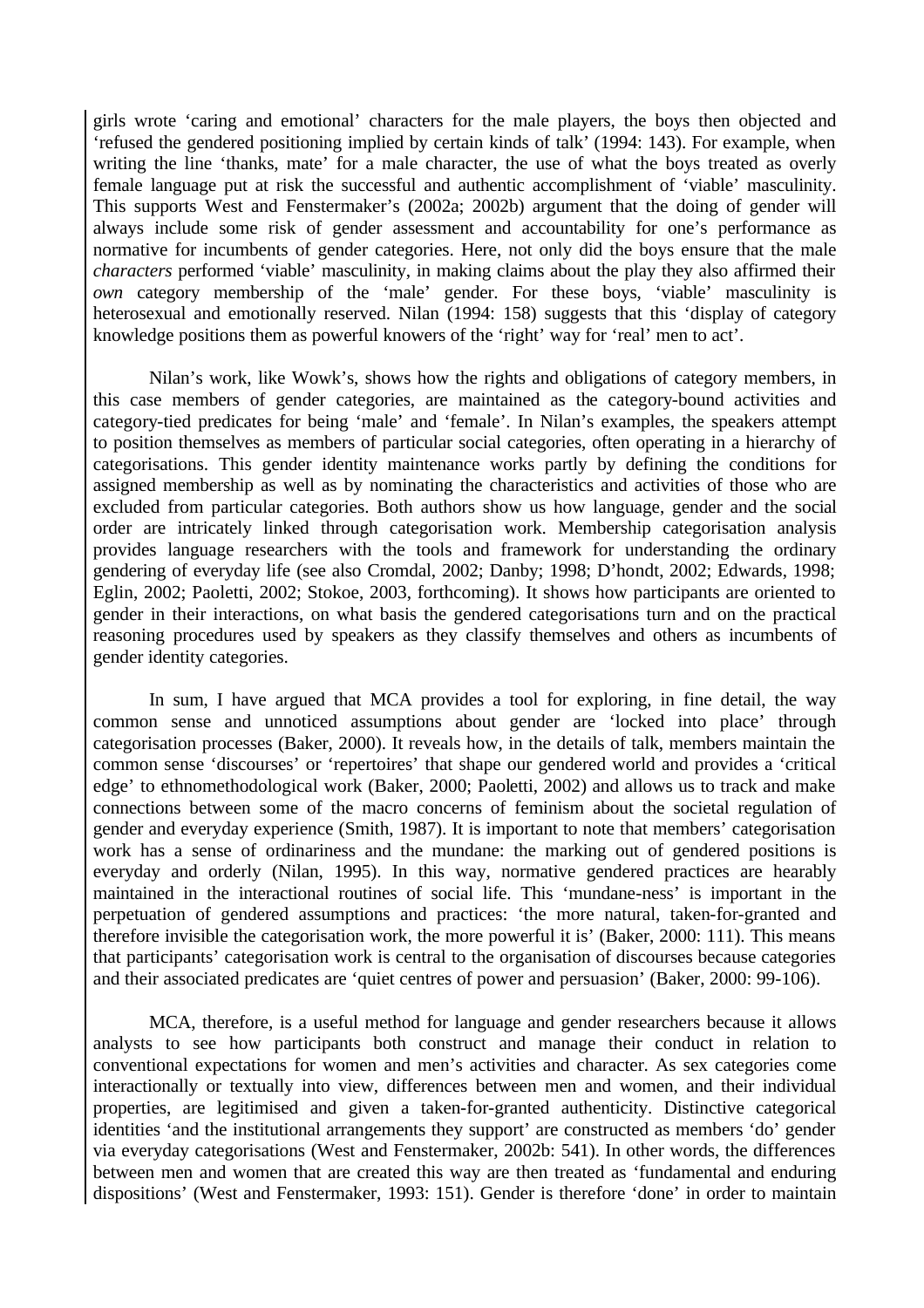the status of the two categories; it is durable and institutionalised, yet at the same time 'the seeds of change are everpresent' (Lorber, 1987: 124).

Finally, I hope that this paper has demonstrated the theoretical utility of MCA for language and gender researchers and the centrality of categories as a members' resource for constructing the social world and as an analysts' tool for unpacking it.

### **References**

Ainsworth-Vaughn, N. (1992), 'Topic transitions in physician-patient interviews: Power, gender, and discourse change', *Language in Society*, 21: 409-426.

Baker, C.D. (2000), 'Locating culture in action: Membership categorisation in texts and talk', in Lee, A. and Poynton, C (eds), *Culture and Text: Discourse and Methodology in Social Research and Cultural Studies*, London: Routledge.

Bologh, R.W. (1992), 'The promise and failure of ethnomethodology from a feminist perspective: Comment on Rogers', *Gender and Society*, 6(2): 199-206.

Butler, Judith (1990) 'Performative acts and gender constitution: An essay in phenomenology and feminist theory', in Case, S. (ed.), *Performing Feminisms*, Baltimore: John Hopkins University Press.

Conefrey, T. (1997), 'Gender, culture and authority in a university life sciences laboratory', *Discourse and Society*, 8(3): 313-340.

Crawford, M. (2000), 'A reappraisal of 'Gender: An Ethnomethodological Approach', *Feminism and Psychology*, 10(1): 7-10.

Cromdal, J. (2002), 'Picking fights with guys: How girls exploit popular notions of gender in pursuit of controversy', Paper presented at the *International Conference on Conversation Analysis*, Copenhagen.

Danby, S. (1998), 'The serious and playful work of gender: Talk and social order in a preschool classroom', in Yelland, N. (ed), *Gender in Early Childhood*, London: Routledge.

Davis, K. (1988), 'Paternalism under the microscope', in Dundas Todd, A. and Fisher, S. (eds.) *Gender and Discourse: The Power of Talk*, Norwood, NJ: Ablex.

De Francisco, V.L. (1991), 'The sounds of silence: How men silence women in marital relations', *Discourse and Society*, 2(4): 413-423.

Denzin, N.K. (1990),'Harold and Agnes: A feminist narrative undoing', *Sociological Theory,* 8: 198-216.

D'hondt, S. (2002), 'Framing gender: Incongruous gendered identities in Dar es Salaam adolescents' talk' perspectives', in McIlvenny, P. (ed), *Talking Gender and Sexuality: Conversation, Performativity and Discourse in Interaction*, Amsterdam: John Benjamins.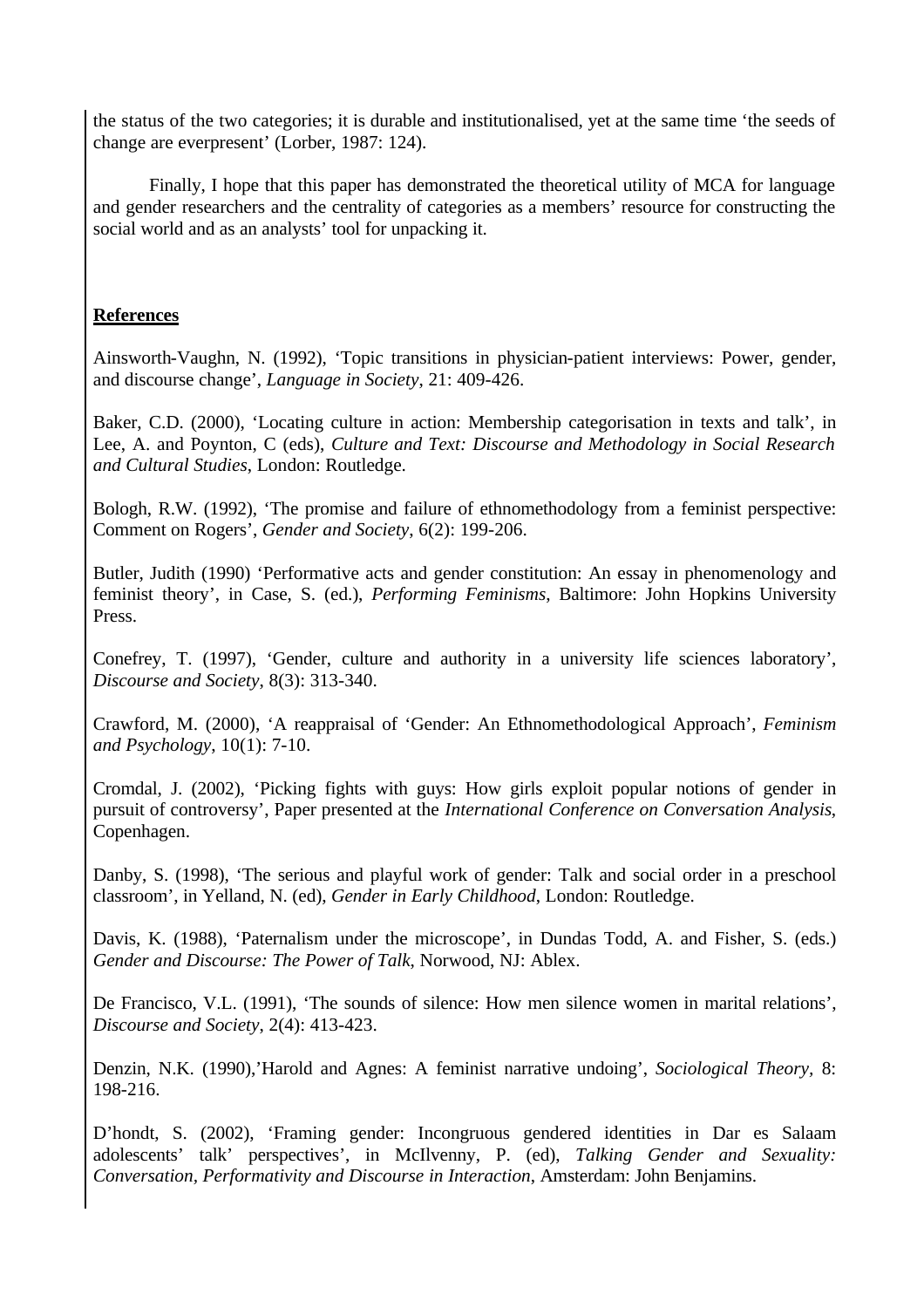Eckert, P. & McConnell-Ginet, S. (2003), *Language and gender*. Cambridge: CUP.

Edwards, D. (1998), 'The relevant thing about her: Social identity categories in use', in Antaki, C. and Widdicombe, S. (eds), *Identities in Talk*, London: Sage.

Eglin, P. (2002), 'Members' gendering work: 'Women', 'feminists' and membership categorisation analysis', *Discourse and Society*, 13(6): 819-926.

Garfinkel, H. (1967), *Studies in Ethnomethodology*, Englewood Cliffs, N.J.: Prentice-Hall.

Have, P. ten (1999), *Doing Conversation Analysis*, London: Sage.

Heap, J.L. (1990), 'Applied ethnomethodology: Looking for the local rationality of reading activities', *Human Studies*, 13: 39-72.

Hester, S. and Eglin, P. (eds) (1997), *Culture in Action: Membership Categorisation Analysis*, Boston: International Institute for Ethnomethodology and University Press of America.

Housley, W. and Fitzgerald, R. (2002), 'The reconsidered model of membership categorisation analysis', *Qualitative Research,* 2(1): 59-83.

Jayyusi, L. (1984), *Categorisation and the Moral Order*, London: Routledge.

Kessler, S.J. and McKenna, W. (1978), *Gender: An Ethnomethodological Approach,* Chicago: University Of Chicago Press.

Kitzinger, C. (2000), 'Doing feminist conversation analysis', *Feminism and Psychology,* 10(2): 163-193.

Lorber, J. (1987), Editorial*, Gender and Society*, 1(2): xxx-124.

Mäkitalo, A. and Säljö, R. (2002), 'Talk in Institutional context and institutional context in talk: Categories as situated practice', *Text,* 22(1): 57-82.

McIlvenny, P. (ed) (2002), *Talking Gender and Sexuality: Conversation, Performativity and Discourse in Interaction*, Amsterdam: John Benjamins.

Nilan, P. (1994), 'Gender as positioned identity maintenance in everyday discourse', *Social Semiotics* 4(1-2): 139-163

Nilan, P. (1995), 'Membership categorization devices under construction: Social identity boundary maintenance in everyday discourse', *Australian Review of Applied Linguistics*, 18(1), 69-94.

Paoletti, I. (2002), 'Caring for older people: A gendered practice', *Discourse and Society,* 13(6): 805-818.

Rogers, M.F. (1992), 'They were all passing: Agnes, Garfinkel and company', *Gender and Society,* 6(2): 169-191.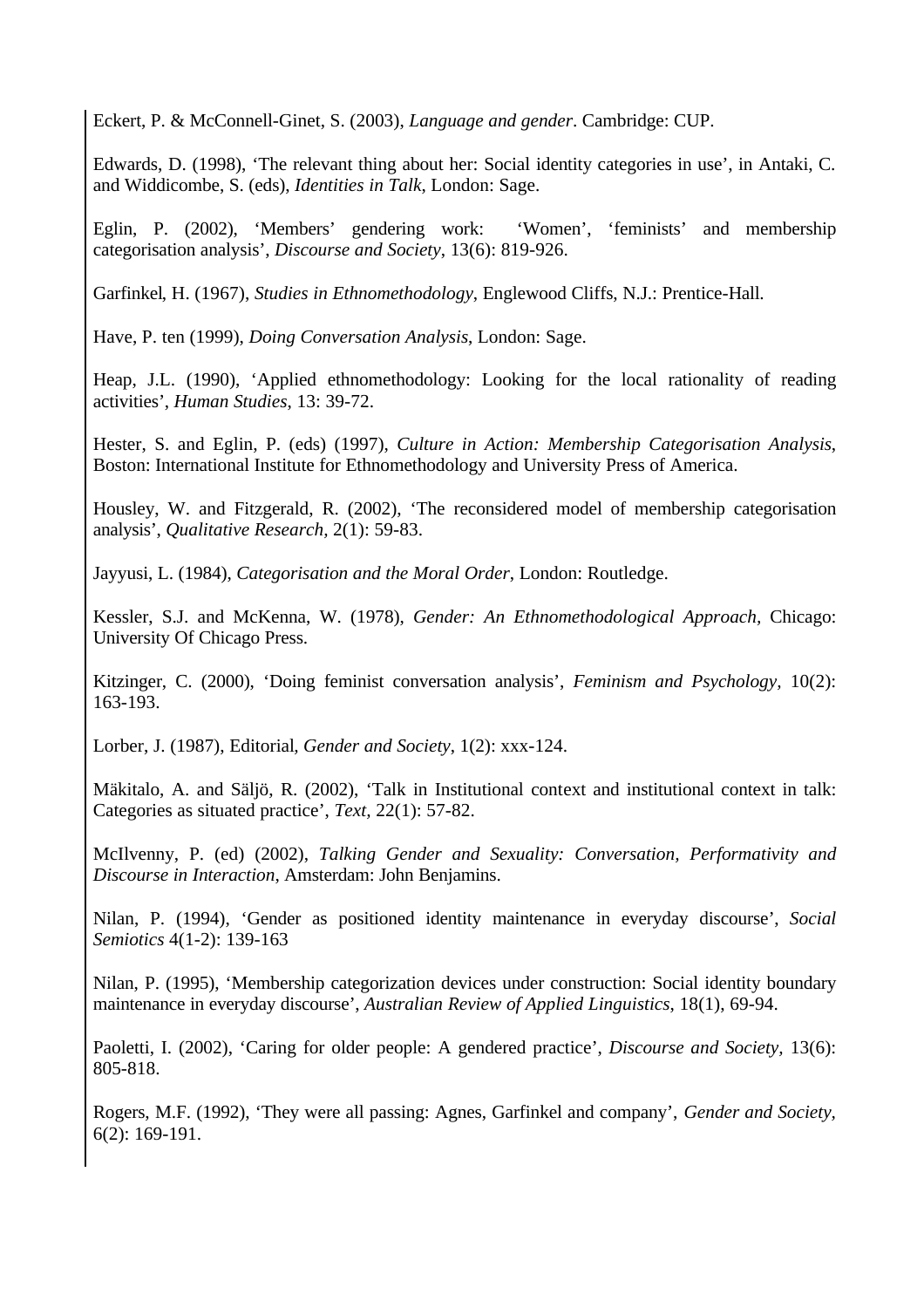Sacks, H., (1972), 'On the analyzability of stories by children', in Gumperz, J.J. and Hymes, D. (eds), *Directions in Sociolinguistics: The Ethnography of Communication*, New York: Rinehart and Winston.

Sacks, H. (1979), 'A revolutionary category: Hotrodder', Psathas, G. (ed) *Everyday Language: Studies in Ethnomethodology*, New York: Irvington.

Sacks, H. (1992), *Lectures on Conversation* (Vols. I and II, Edited by Gail Jefferson), Oxford: Blackwell.

Schegloff, E.A. (1992), 'In another context', in Duranti, A. and Goodwin, C. (eds.), *Rethinking Context: Language as an Interactive Phenomenon*, Cambridge: Cambridge University Press.

Shaw, S. (2000), 'Language, gender and floor apportionment in political debates', *Discourse and Society,* 11(3): 401-418.

Silverman, D. (1998), *Harvey Sacks: Social Science and Conversation Analysis*, Cambridge: Polity Press.

Silverman, D. (2001), *Interpreting Qualitative Data: Methods for Analysing Talk, Text and Interaction*, London: Sage.

Smith, D.E. (1987), *The Everyday World as Problematic: A Feminist Sociology*, Boston: Northeastern University.

Speer, S. (1999), 'Feminism and conversation analysis: An oxymoron?', *Feminism and Psychology,* 9(4): 471-8.

Stanley, L. and Wise, S. (1993), *Breaking Out Again: Feminist Ontology and Epistemology*, London: Routledge.

Stokoe, E.H. (1998). Talking about gender: The conversational construction of gender categories in academic discourse. *Discourse and Society* 9(2): 217-240.

Stokoe, E.H. (2000). Towards a conversation analytic approach to gender and discourse. *Feminism and Psychology* 10(4): 552-563.

Stokoe, E.H. (in press, 2003). Mothers, single women and sluts: Gender, morality and membership categorisation in neighbour disputes. *Feminism and Psychology*.

Stokoe, E.H. (forthcoming), Doing Gender, Doing Categorisation: Exploring the Possibilities of Membership Categorisation Analysis for Feminist Researchers. Manuscript under submission.

Stokoe, E.H. & Smithson, J. (2001). Making gender relevant: Conversation analysis and gender categories in interaction. *Discourse and Society* 12(2): 243-269.

Stokoe, E.H. and Smithson, J. (2002) Gender and sexuality in talk-in-interaction: Considering conversation analytic perspectives. In P. McIlvenny (Ed). *Talking Gender and Sexuality: Conversation, Performativity and Discourse in Interaction*. Amsterdam: John Benjamins.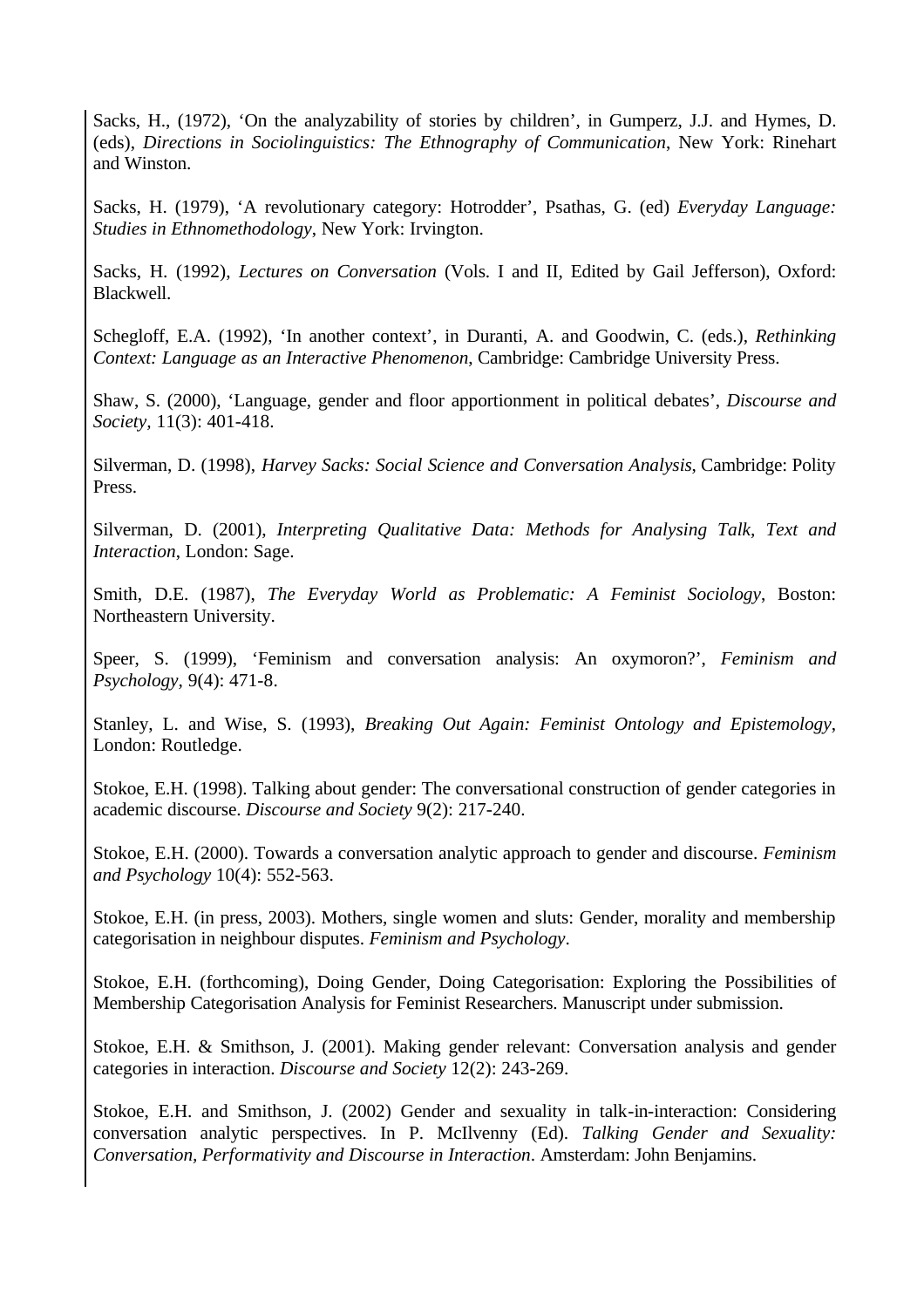Stokoe, E.H. & Weatherall, A. (2002). Gender, language, conversation analysis and feminism. *Discourse and Society* 13(6): 707-713.

Tainio, L. (2002), 'Negotiating gender identities and sexual agency in elderly couples' talk', in McIlvenny, P. (ed), *Talking Gender And Sexuality: Conversation, Performativity and Discourse In Interaction*, Amsterdam: John Benjamins.

Watson, R. and Weinberg, T. (1982), 'Interviews and the Interactional Construction of Accounts of Homosexual Identity', *Social Analysis,* 11: 56-78.

Weatherall, A. (2002), *Gender, Language and Discourse*, London: Routledge.

West, C. (1995), 'Women's competence in conversation', *Discourse and Society,* 6(1): 107-131.

West, C. and Garcia, A. (1988), 'Conversational shift work: A study of topical transitions between women and men', *Social Problems*, 35: 551-575.

West, C. and Fenstermaker, S. (1993), 'Power, inequality, and the accomplishment of gender: An ethnomethodological view', in England P. (ed.), *Theory on Gender/Feminism on Theory*, New York: Aldine de Gruyter.

West, C. & Fenstermaker, S. (2002a), 'Accountability and affirmative action: The accomplishment of gender, race and class in a University of California Board of Regents meeting' in Fenstermaker, S. and West, C. (eds), *Doing Gender, Doing Difference: Inequality, Power, and Institutional Change*, New York: Routledge.

West, C. and Fenstermaker, S. (2002b), 'Accountability in action: The accomplishment of gender, race and class in a University of California Board of Regents', *Discourse and Society*, 13(4): 537- 563.

West, C. and Zimmerman, D.H. (1987), 'Doing gender', *Gender and Society,* 1: 125-151.

West, C. & Zimmerman, D.H. (2002), 'Doing gender', in Fenstermaker, S. and West, C. (eds), *Doing Gender, Doing Difference: Inequality, Power, and Institutional Change*, New York: Routledge.

Widdicombe, S. and Wooffitt, R. (1995), *The Language of Youth Subcultures*, Hemel Hempstead: Harvester Wheatsheaf.

Wowk, M. T. (1984), 'Blame allocation, sex and gender in a murder interrogation', *Women's Studies International Forum,* 7(1): 75-82.

Zimmerman, D.H. (1992), 'They were all doing gender, but they weren't all passing: Comment on Rogers', *Gender and Society,* 6(2): 192-198.

Zimmerman, D.H. and West, C. (1975), 'Sex roles, interruptions and silences in conversation', in Thorne, B. and Henley, N. (eds.), *Language and Sex: Difference and Dominance*, Rowley, MA: Newbury House.

For contact: